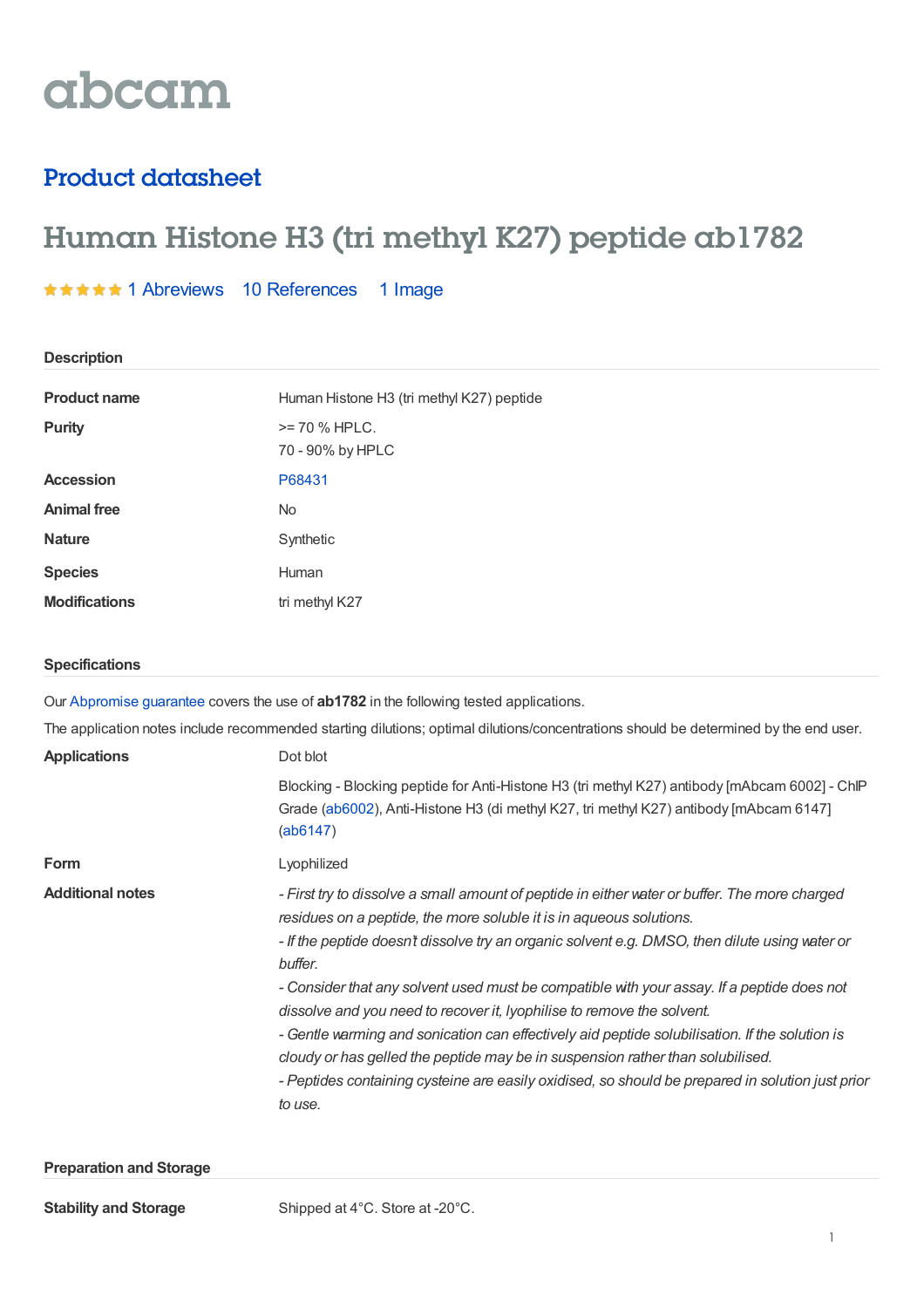# **General Info**

| <b>Function</b>                            | Core component of nucleosome. Nucleosomes wrap and compact DNA into chromatin, limiting<br>DNA accessibility to the cellular machineries which require DNA as a template. Histones thereby<br>play a central role in transcription regulation, DNA repair, DNA replication and chromosomal<br>stability. DNA accessibility is regulated via a complex set of post-translational modifications of<br>histones, also called histone code, and nucleosome remodeling.                                                                                                                                                                                                                                                                                                                                                                                                                                                                                                                                                                                                                                                                                                                                                                                                                                                                                                                                                                                                                                                                                                                                                                                                                                                                                                                                                                                                                                                                                                                                                                                                                                                                                                                                                                                                                                                                                                                                                                                                                                                                                                                                                                                                                                                                                                                                                                                                                                                                                                                                                                                                                                                                                                                                                                                                                                                                                  |
|--------------------------------------------|-----------------------------------------------------------------------------------------------------------------------------------------------------------------------------------------------------------------------------------------------------------------------------------------------------------------------------------------------------------------------------------------------------------------------------------------------------------------------------------------------------------------------------------------------------------------------------------------------------------------------------------------------------------------------------------------------------------------------------------------------------------------------------------------------------------------------------------------------------------------------------------------------------------------------------------------------------------------------------------------------------------------------------------------------------------------------------------------------------------------------------------------------------------------------------------------------------------------------------------------------------------------------------------------------------------------------------------------------------------------------------------------------------------------------------------------------------------------------------------------------------------------------------------------------------------------------------------------------------------------------------------------------------------------------------------------------------------------------------------------------------------------------------------------------------------------------------------------------------------------------------------------------------------------------------------------------------------------------------------------------------------------------------------------------------------------------------------------------------------------------------------------------------------------------------------------------------------------------------------------------------------------------------------------------------------------------------------------------------------------------------------------------------------------------------------------------------------------------------------------------------------------------------------------------------------------------------------------------------------------------------------------------------------------------------------------------------------------------------------------------------------------------------------------------------------------------------------------------------------------------------------------------------------------------------------------------------------------------------------------------------------------------------------------------------------------------------------------------------------------------------------------------------------------------------------------------------------------------------------------------------------------------------------------------------------------------------------------------------|
| <b>Sequence similarities</b>               | Belongs to the histone H3 family.                                                                                                                                                                                                                                                                                                                                                                                                                                                                                                                                                                                                                                                                                                                                                                                                                                                                                                                                                                                                                                                                                                                                                                                                                                                                                                                                                                                                                                                                                                                                                                                                                                                                                                                                                                                                                                                                                                                                                                                                                                                                                                                                                                                                                                                                                                                                                                                                                                                                                                                                                                                                                                                                                                                                                                                                                                                                                                                                                                                                                                                                                                                                                                                                                                                                                                                   |
| <b>Developmental stage</b>                 | Expressed during S phase, then expression strongly decreases as cell division slows down<br>during the process of differentiation.                                                                                                                                                                                                                                                                                                                                                                                                                                                                                                                                                                                                                                                                                                                                                                                                                                                                                                                                                                                                                                                                                                                                                                                                                                                                                                                                                                                                                                                                                                                                                                                                                                                                                                                                                                                                                                                                                                                                                                                                                                                                                                                                                                                                                                                                                                                                                                                                                                                                                                                                                                                                                                                                                                                                                                                                                                                                                                                                                                                                                                                                                                                                                                                                                  |
| <b>Post-translational</b><br>modifications | Acetylation is generally linked to gene activation. Acetylation on Lys-10 (H3K9ac) impairs<br>methylation at Arg-9 (H3R8me2s). Acetylation on Lys-19 (H3K18ac) and Lys-24 (H3K24ac)<br>favors methylation at Arg-18 (H3R17me).<br>Citrullination at Arg-9 (H3R8ci) and/or Arg-18 (H3R17ci) by PADI4 impairs methylation and<br>represses transcription.<br>Asymmetric dimethylation at Arg-18 (H3R17me2a) by CARM1 is linked to gene activation.<br>Symmetric dimethylation at Arg-9 (H3R8me2s) by PRMT5 is linked to gene repression.<br>Asymmetric dimethylation at Arg-3 (H3R2me2a) by PRMT6 is linked to gene repression and is<br>mutually exclusive with H3 Lys-5 methylation (H3K4me2 and H3K4me3). H3R2me2a is present at<br>the 3' of genes regardless of their transcription state and is enriched on inactive promoters, while<br>it is absent on active promoters.<br>Methylation at Lys-5 (H3K4me), Lys-37 (H3K36me) and Lys-80 (H3K79me) are linked to gene<br>activation. Methylation at Lys-5 (H3K4me) facilitates subsequent acetylation of H3 and H4.<br>Methylation at Lys-80 (H3K79me) is associated with DNA double-strand break (DSB) responses<br>and is a specific target for TP53BP1. Methylation at Lys-10 (H3K9me) and Lys-28 (H3K27me)<br>are linked to gene repression. Methylation at Lys-10 (H3K9me) is a specific target for HP1<br>proteins (CBX1, CBX3 and CBX5) and prevents subsequent phosphorylation at Ser-11<br>(H3S10ph) and acetylation of H3 and H4. Methylation at Lys-5 (H3K4me) and Lys-80 (H3K79me)<br>require preliminary monoubiquitination of H2B at 'Lys-120'. Methylation at Lys-10 (H3K9me) and<br>Lys-28 (H3K27me) are enriched in inactive X chromosome chromatin.<br>Phosphorylated at Thr-4 (H3T3ph) by GSG2/haspin during prophase and dephosphorylated<br>during anaphase. Phosphorylation at Ser-11 (H3S10ph) by AURKB is crucial for chromosome<br>condensation and cell-cycle progression during mitosis and meiosis. In addition phosphorylation<br>at Ser-11 (H3S10ph) by RPS6KA4 and RPS6KA5 is important during interphase because it<br>enables the transcription of genes following external stimulation, like mitogens, stress, growth<br>factors or UV irradiation and result in the activation of genes, such as c-fos and c-jun.<br>Phosphorylation at Ser-11 (H3S10ph), which is linked to gene activation, prevents methylation at<br>Lys-10 (H3K9me) but facilitates acetylation of H3 and H4. Phosphorylation at Ser-11 (H3S10ph)<br>by AURKB mediates the dissociation of HP1 proteins (CBX1, CBX3 and CBX5) from<br>heterochromatin. Phosphorylation at Ser-11 (H3S10ph) is also an essential regulatory<br>mechanism for neoplastic cell transformation. Phosphorylated at Ser-29 (H3S28ph) by MLTK<br>isoform 1, RPS6KA5 or AURKB during mitosis or upon ultraviolet B irradiation. Phosphorylation<br>at Thr-7 (H3T6ph) by PRKCBB is a specific tag for epigenetic transcriptional activation that<br>prevents demethylation of Lys-5 (H3K4me) by LSD1/KDM1A. At centromeres, specifically<br>phosphorylated at Thr-12 (H3T11ph) from prophase to early anaphase, by DAPK3 and PKN1.<br>Phosphorylation at Thr-12 (H3T11ph) by PKN1 is a specific tag for epigenetic transcriptional<br>activation that promotes demethylation of Lys-10 (H3K9me) by KDM4C/JMJD2C. |